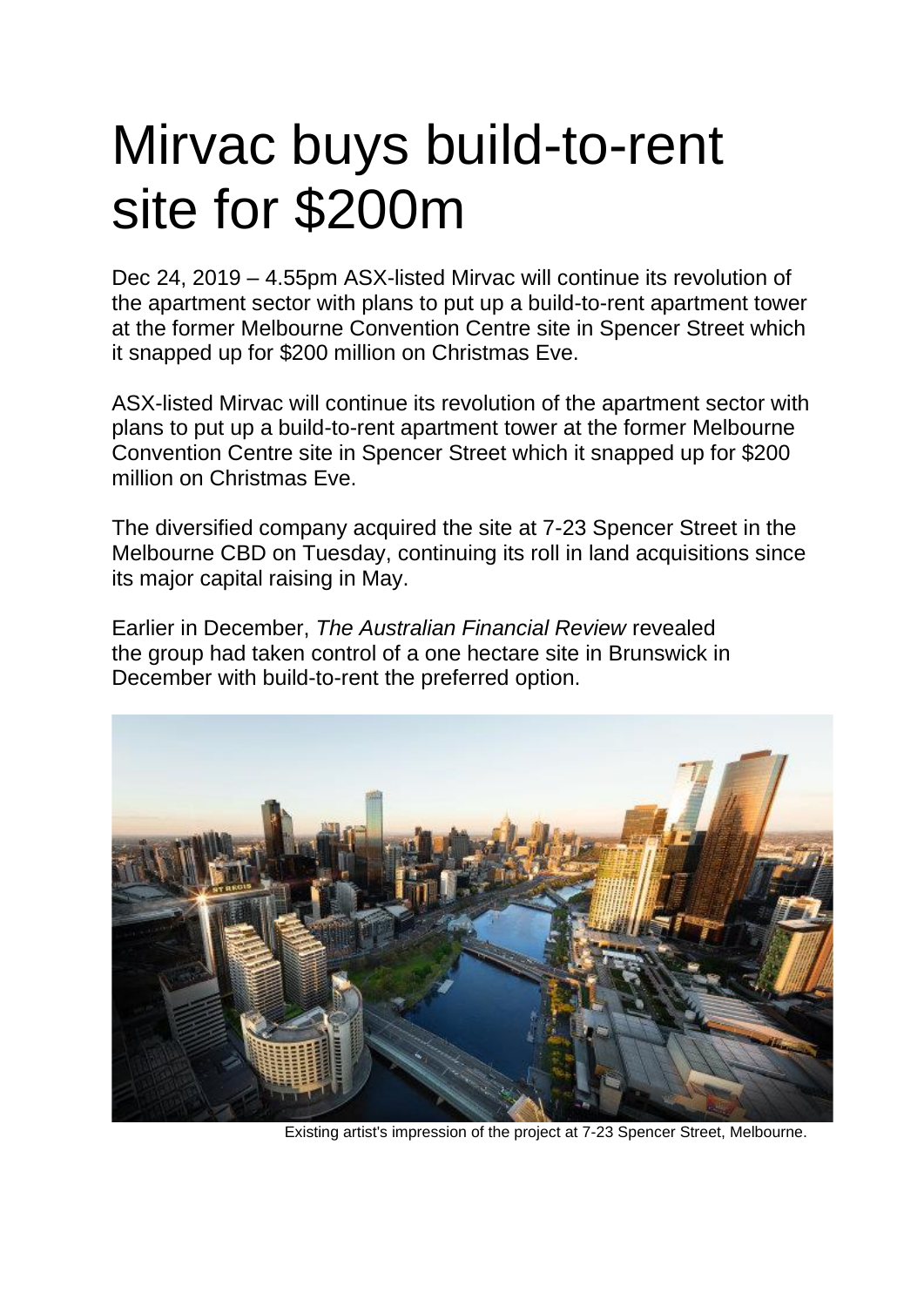The acquisition would be paid in [instalments](https://www.afr.com/property/chinas-century-arrives-in-luxury-skycrapers-on-the-yarra-20180321-h0xr10) to the vendor, developer Century Group Aus, formed by [Chinese-backed](https://www.afr.com/property/chinas-century-arrives-in-luxury-skycrapers-on-the-yarra-20180321-h0xr10) China Century Group and [Exhibition](https://www.afr.com/property/chinas-century-arrives-in-luxury-skycrapers-on-the-yarra-20180321-h0xr10) and Travel Group.

It is understood Century Group Australia has only sold the office and apartment tower component of the site to Mirvac.

There was also a St Regis hotel property - Australia's first - slated for the site but that was not included in the sale to Mirvac.

Mirvac was planning on turning its acquisition into a mixed-use urban developing comprising a 40,000sq m office tower and a 430-unit buildto-rent or multifamily rental apartment tower with high quality amenities. The multifamily or [build-to-rent](https://www.afr.com/property/residential/mirvac-charges-through-downcycle-with-new-development-plans-20191211-p53iqu) apartment sector has picked up pace as housing [affordability](https://www.afr.com/property/residential/mirvac-charges-through-downcycle-with-new-development-plans-20191211-p53iqu) has worsened. Mirvac has led the way in the sector with three existing [build-to-rent](https://www.afr.com/property/residential/mirvac-charges-through-downcycle-with-new-development-plans-20191211-p53iqu) projects in Sydney and Melbourne. For the office tower at the newly acquired site - named Flinders West - Mirvac said it would build large floorplates of more than 2000 square metres.



Existing artist's impression of the project at 7-23 Spencer Street, Melbourne.

"Flinders West is earmarked to be one of Melbourne's most transformative precincts over the next three to five years," Mirvac chief executive Susan Lloyd-Hurwitz said.